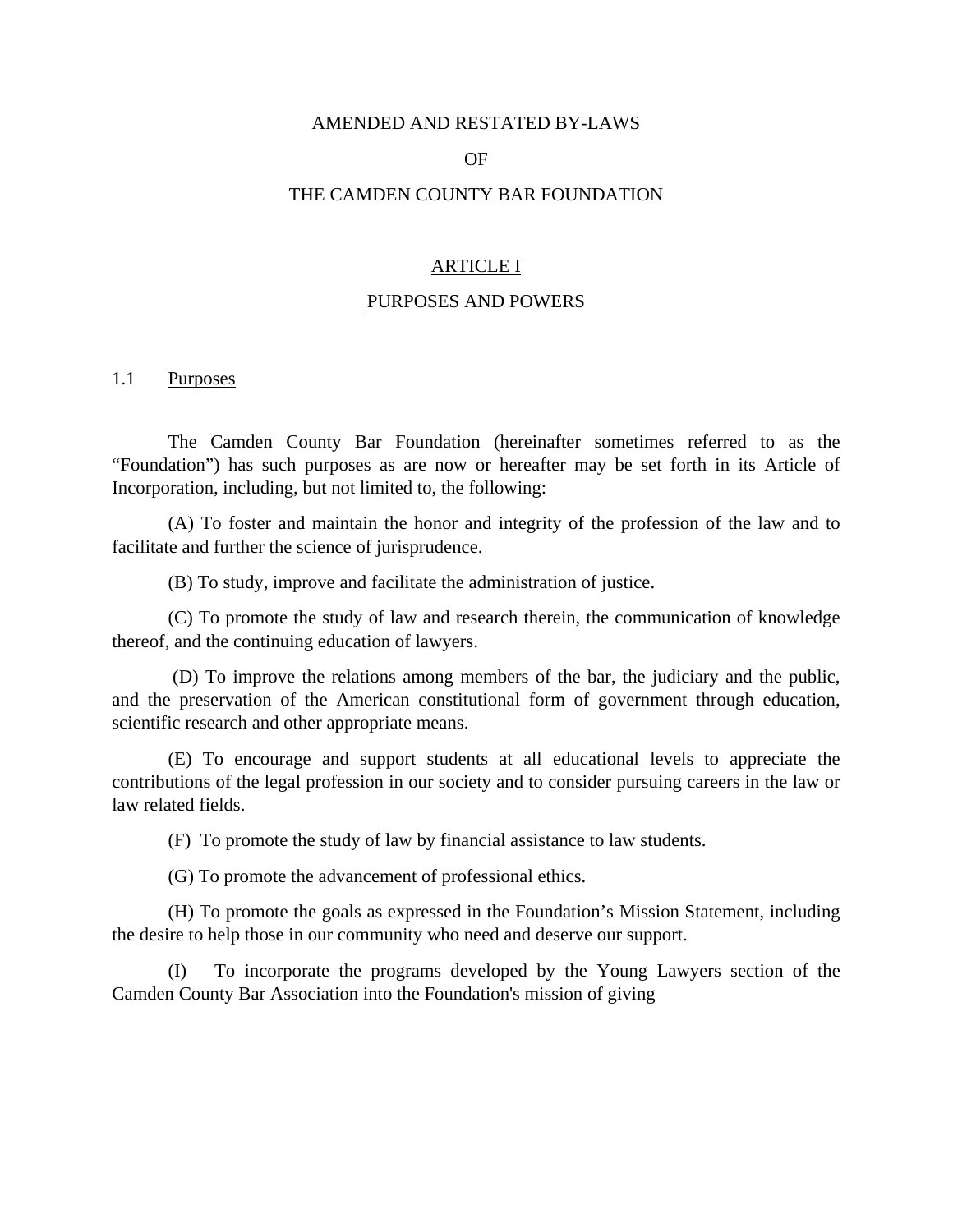## 1.2 Powers

 The Foundation shall have such powers as are now or hereafter may be granted by the New Jersey Corporations and Associations Not For Profit Law, N.J.S.A. 15A:1-1 et. seq., and its additions or amendments.

### ARTICLE II

### GOVERNANCE BY TRUSTEES

### 2.1 Trustees

 The Foundation shall be governed by a Board of Trustees, as hereinafter defined, and shall not have members.

### 2.2 General Powers

The affairs of this Foundation shall be managed by its Board of Trustees.

### 2.3 Disqualified Persons

 No person shall serve upon the Board of Trustees (or, if serving, shall exercise any voting right) of this Not For Profit Foundation, unless such individuals service (or right to vote) shall have no adverse effect on the qualification of the Foundation under the Laws of the State of New Jersey and the appropriate taxing statutes, or as an organization exempt under Section  $501(c)(3)$ of the Internal Revenue Code or as an organization, contributions to which are deductible under Section  $170(c)(2)$  of the Internal Revenue Code, or as an organization which is not a private foundation under Section 509 of the Internal Revenue Code.

### 2.4 Number of Trustees

The Board of Trustees shall consist of Eighteen (18) individuals comprised as follows:

 (A) Fourteen (14) Trustees who shall be elected by the Board at the annual meeting of Trustees, one of whom shall be a representative of the Young Lawyers Division of the Camden County Bar Association.

 (B) Four (4) Officers consisting of President, Vice President, Secretary and Treasurer. The President shall serve a one (1) year term and shall be the second past President of the Camden County Bar Association. In the event such person declines to serve as President, the Board shall elect the President. Remaining Officers shall be elected by the Board and shall service for a term as set forth hereafter.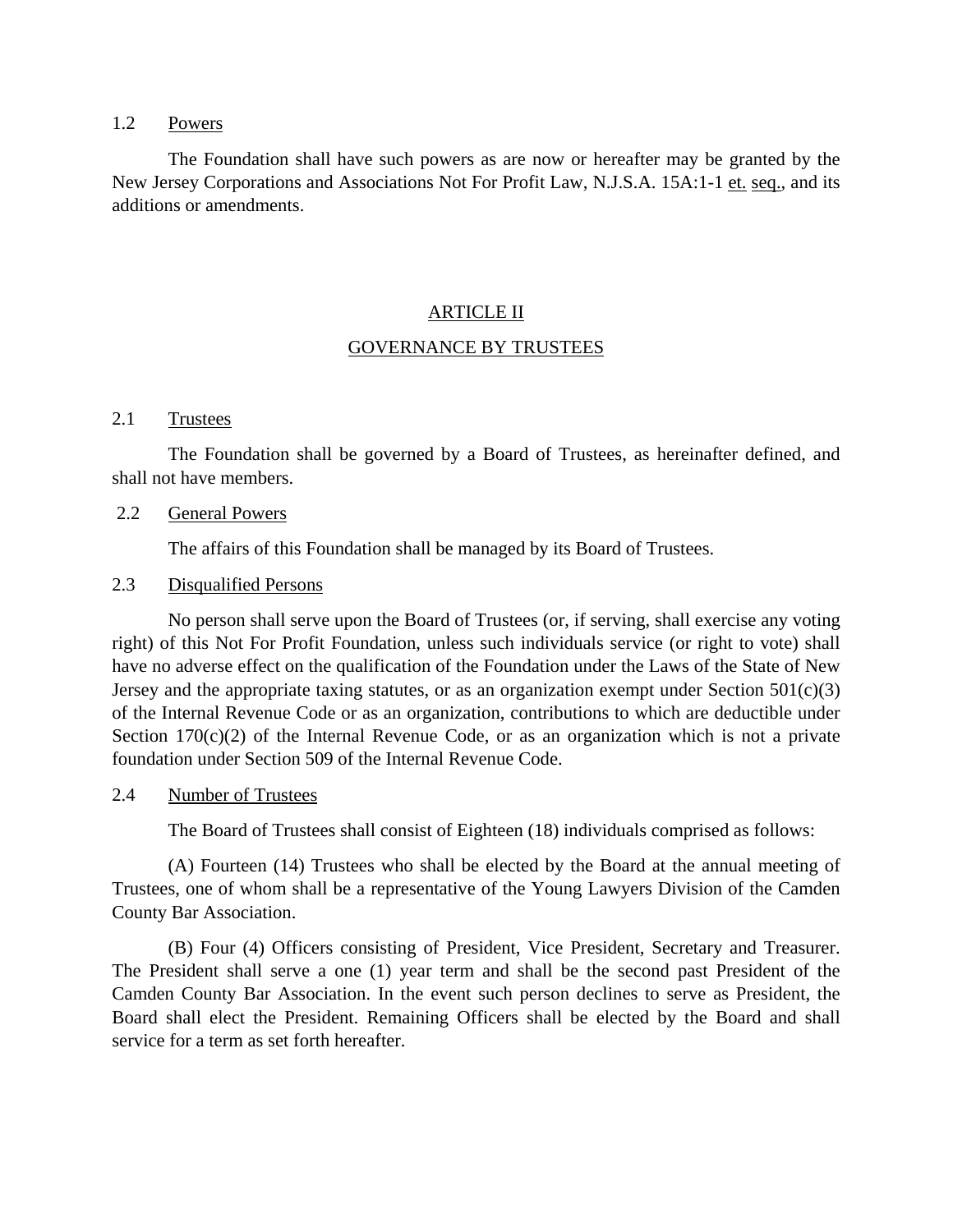(C) Officers shall serve the term set forth hereafter and until their successors are elected and qualified. Vacancies of an Officer or Trustee shall be filled by the Board for the remainder of the term of office.

 (D) Officers shall not automatically progress to the next office position but shall be elected by the Board.

## 2.5 Trustees' Responsibility

 The Board of Trustees function shall be to manage the business and affairs of the Foundation, including control of the property and assets of the Foundation; shall designate the bank or banks where the funds of the Foundation shall be deposited; and shall be responsible for all expenditures and disposals of corporate funds, property and assets. The Board of Trustees may authorize any one or more officers or the Executive Director of the Camden County Bar Association to disburse funds. The Board of Trustees shall act on all matters of policy; fill all vacancies on the Board of Trustees until the next Foundation election to be held at the next Annual Trustees meeting or when the term of the said vacancy expires; and perform such other duties as may be implied by its authority to manage and administer the functions of the Foundation by law, under the Certificate of Incorporation or pursuant to these By-Laws. The Executive Director of the Camden County Bar Association shall conduct the day-to-day affairs of the Camden County Bar Foundation.

## 2.6 Term of Trustees and Officers

 Trustees and Officers, except for President, shall be elected for a term of three (3) years until their respective successors shall be elected, provided, however, that no Trustee or Officer shall serve more than two (2) consecutive three (3) year. After serving six consecutive years, a former Trustee will be eligible again for election to the Board of Trustees after the passage of at least one year. However, despite the term limits, if a suitable Trustee is not found to replace the Trustee required to leave after serving six consecutive years, the Board may extend the term of that Trustee beyond the term limits set forth herein

## 2.7 Annual Meeting of Trustees and Officers

 (A) The annual meeting of the Board of Trustees of the Foundation shall be held on the last Monday in March, or on such other date within 30 days thereof as the Board shall determine. The place of the annual meeting shall be at the headquarters at the Camden County Bar Foundation at such time as the Board shall designate.

 (B) Notice of the annual meeting shall be given by the Secretary of the Foundation, either (i) in writing, by ordinary mail, or email, to all Trustees of the Foundation entitled to receive same directed to their addresses as they may appear on the books and records of the Foundation and sent not less than ten (10) days prior to such meeting (ii) by publishing notice of such meeting in The Barrister or any general circulation newspaper in Camden County ten (10) days in advance of the date of such meeting. Any member of the Foundation may, by written statement, waive such notice and, with or without such waiver, the presence of a Trustee at any meeting shall be deemed waiver of any such notice requirements.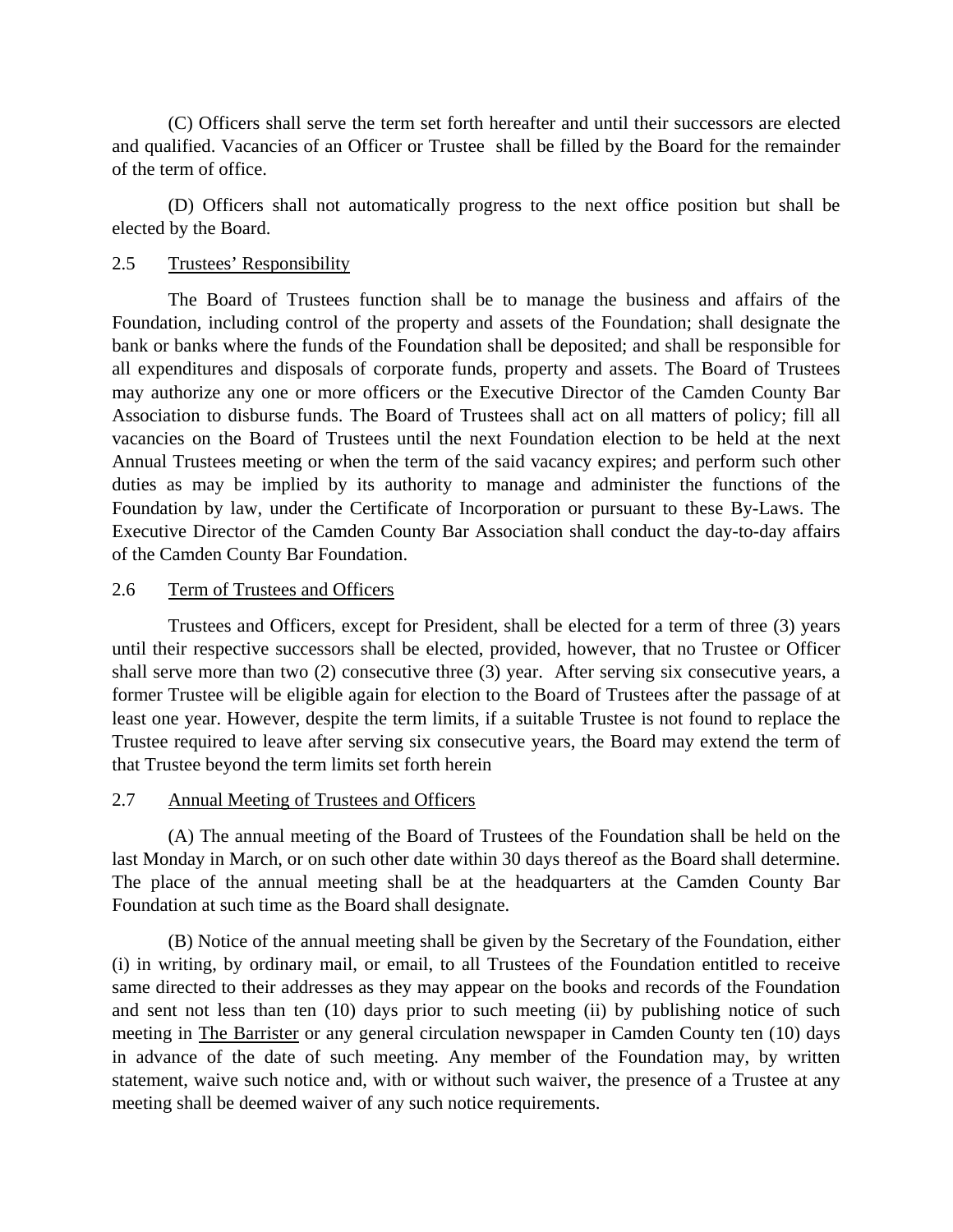(C) Attendance at the Meeting shall be accomplished in person, by phone, by proxy or by virtual attendance.

## 2.8 Regular Meetings

 The Board of Trustees shall meet quarterly or more or less frequently as needed, at the Headquarters of the Camden County Bar Foundation, or at such other time and place as the Board of Trustees may from time to time determine.

## 2.9 Special Meetings

 Special meetings of the Board of Trustees may be called by the Chairman or any three (3) members of the Board by written call indicating the subject matter to be acted upon at the meeting and upon a minimum of two (2) days' written notice.

## 2.10 Quorum

 At all meetings of the Board of Trustees, the presence of a majority of the Trustees in office and entitled to vote, in person or by proxy, shall constitute a quorum. In addition to those Trustees who are present in person at a meeting, one or more Trustees shall be considered present at such meeting if a telephone or similar communication device by means of which all persons participating in the meeting can hear each other at the same time is used. Once a quorum has been established, the departure of one or more Trustees from the meeting shall not cause the quorum to be lost provided that and so long as at least one-third of the Trustees continue to be present. The act of a majority of the Trustees entitled to vote at a meeting at which a quorum is present shall be the act of the Board. A majority of the Trustees present and entitled to vote, whether or not a quorum exists, may adjourn any meeting of the Board to another time and place. Notice of any such adjourned meeting shall be given to the Trustees who are not present at the time of adjournment.

### 2.11 Rules and Regulations

 The Trustees shall make such rules and regulations consistent with these By-Laws as they may deem advisable for the property conduct of the meetings and for furtherance of the general purposes of this Foundation.

## 2.12 Professional Staff

 The Board of Trustees shall have authority to engage professional staff members and employees and fix their duties and compensation. Such professional staff may include financial advisers to assist or guide the Board in fulfilling its obligation to manage the funds under its control prudently.

2.13 Compensation

Trustees shall serve without compensation.

## 2.14 Waiver of Notice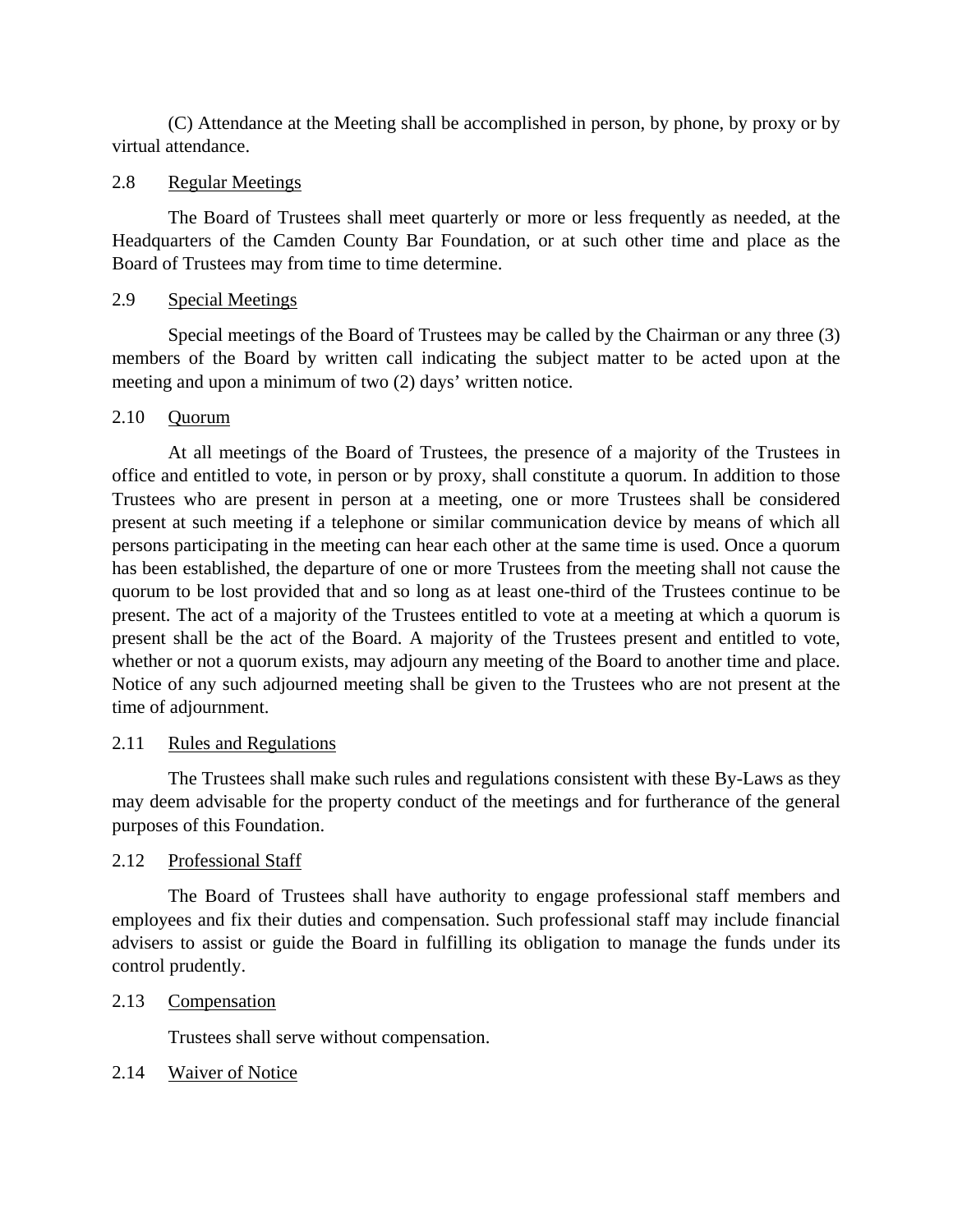Any Trustee may, by written statement, waive notice of any regular or special meeting of the Board of Trustees or, by his or her presence at a regular or special meeting of the Board of Trustees, shall be deemed to have waived such notice.

## 2.15 President

 The President shall, when able, preside over all of the meetings of the Board of Trustees. The President shall have general supervision of all the business and affairs of the Foundation. The President's responsibilities shall include, but not be limited to the following:

 (A) Acting as the representative of the Foundation to the public as well as Government and voluntary organizations;

(B) Making policy proposals to the Board of Trustees;

(C) Long-range planning;

(D) Assigning overall responsibility for corporate management;

(E) Reporting to the Board of Trustees on the performance of corporate functions;

(F) Carrying out all policies established by the Board of Trustees;

 (G) Development and submission to the Board of Trustees of an annual budget showing the expected receipts and expenditures as required by the Board of Trustees in cooperation with all Committees of the Board, if any;

 (H) Supervision of business affairs to insure that funds are collected and expended to the best possible advantage;

 (I) Serving as a liason officer and channeling communication between the Board of Trustees and Camden County Bar Association in order to cooperate with the Camden County Bar Association and its Board of Trustees and to provide coordination with same;

 (J) Presentation to the Board of Trustees or its authorized Committees of periodic reports reflecting the services of the Foundation, its functions, goals and procedural changes, together with such special reports as may be required by the Board of Trustees, or any of its Committees;

 (K) Performing such other and further functions as may be delegated by the Board of Trustees, and conducting general supervision of the business and affairs of the Foundation.

## 2.16 Vice-President

 The Vice-President, in the absence of the President which absence shall be determined by the Board, shall perform the duties of the President, and have such other duties and functions as shall be assigned by the President.

## 2.17 Treasurer

 The Treasurer shall, subject to the direction of the President, have charge and custody of and be responsible for all funds and securities of the Foundation; receive and give receipt for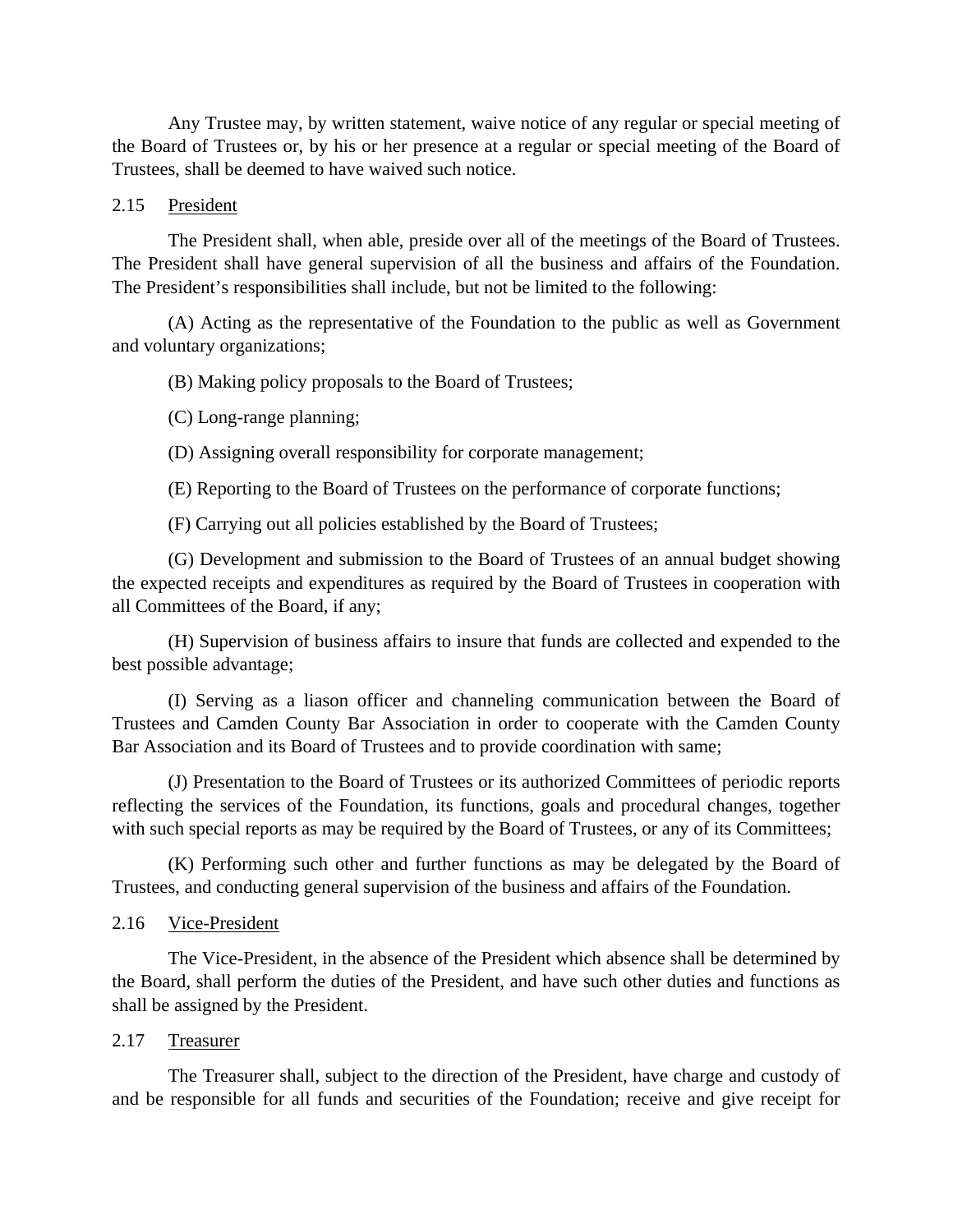moneys due and payable to the Foundation from any source whatsoever; deposit all such moneys in the name of the Foundation in such banks, trust companies or other depositories as shall be selected in accordance with the Certificate of Incorporation and the Laws of the State of New Jersey; and, in general, perform all the duties incident to the office of the Treasurer and such other duties as from time to time may be assigned by the President or by the Board of Trustees. If required by the Board of Trustees, the Treasurer shall give a Bond for the faithful performance and discharge of his duties in such sum and with such surety as the Board of Trustees shall determine.

## 2.18 Secretary

 The Secretary shall, subject to the direction of the President, provide Minutes of the Meetings of the Board of Trustees to the Executive Director which shall be retained by the Foundation and shall keep a record of actions by the Members and the Board of Trustees; assure that all notices are given in accordance with the provisions of these By-Laws or as required by law; and, in general perform all duties incident to the office of Secretary and such other duties as from time to time may be assigned by the President of the Board of Trustees.

## ARTICLE III

## **COMMITTEES**

### 3.1 Committees

 The Board or the President may establish such Committees as it deems appropriate on a permanent or *ad hoc* basis for such purposes and upon such terms and conditions as the Board or President shall determine.

### ARTICLE IV

### FISCAL PROVISIONS

### 4.1 Fiscal Year

The fiscal year of the Foundation shall extend from June 1 to May 31.

## 4.2 Contracts

 The Board of Trustees may authorize any officer or agent of the Foundation, in addition to the officers so authorized by these By-Laws, to enter into any contract or execute and deliver any instrument in the name of and on behalf of the Foundation, and such authority may be general or confined to specific instances.

### 4.3 Borrowing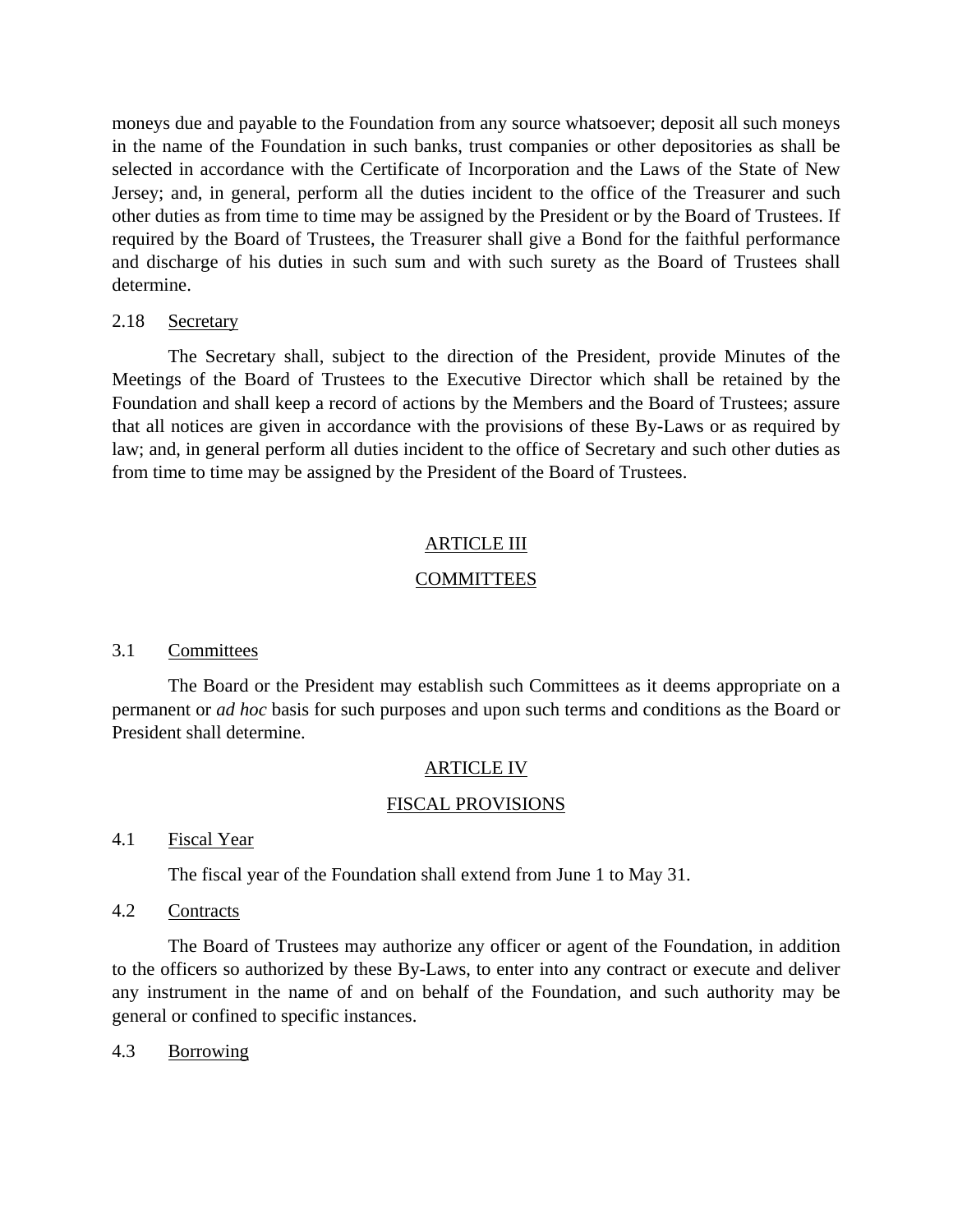No loan shall be contracted on behalf of the Foundation, and no evidence of indebtedness shall be issued in its name unless authorized by Resolution of the Board of Trustees. Such authorization may be general or confined to specific instances.

## 4.4 Checks and Drafts

 All checks, drafts or other orders for the payment of money, notes or other evidences of indebtedness issued in the name of the Foundation shall be signed by such officer or officer's agent or agents of the Foundation or the Executive Director of the Camden County Bar Association as shall from time to time be determined by Resolution of the Board of Trustees or by ratification by Resolution; such instruments shall, until otherwise established by the Board of Trustees, be signed by the President or Treasurer. Provided, however, that no single check draft, other order for payment of money, note or other evidence of indebtedness issued in the name of the Foundation shall be created unless authorized by the Board if the amount of such check is \$5,000.00 or greater.

### 4.5 Deposits

 All funds of the Foundation shall be deposited from time to time to the credit of the Foundation in such banks, trust companies or other depositories as the Board of Trustees may

select.

## 4.6 Gifts

 The Board of Trustees may accept any contribution, gift, bequest, devise or any other means or manner of giving unto the Foundation assets for the general or purposes of the Foundation. The Board of Trustees shall consider, prior to acceptance of same whether any condition attached would be in conflict with the general purposes of the Foundation. The Board may determine to decline or disclaim any such gift, bequest or devise or contribution when same is not within the general and specific purview and purpose of the Foundation or if it is made for a specific purpose, but in a sum less than the amount required to finance that specific purpose. Provided, however, that the Board's may choose to accept the same, despite the amount being insufficient so long as the Board shall determine, within the Foundation's purposes, to add or secure other assets in furtherance of the specific gift purpose. Should there be a question as to the purpose or timeliness of the gift as being incompatible with the ideals, objectives and programs of this Foundation, or when the conditions, limitations or purposes of a particular gift are deemed to be unacceptable, the Board of Trustees is authorized to negotiate changes in the contribution, gift, bequest or devise with the donor, or to decline or disclaim such contribution, gift, bequest or devise.

### ARTICLE V

### AMENDMENTS TO THE BY-LAWS

### 5.1 Amendments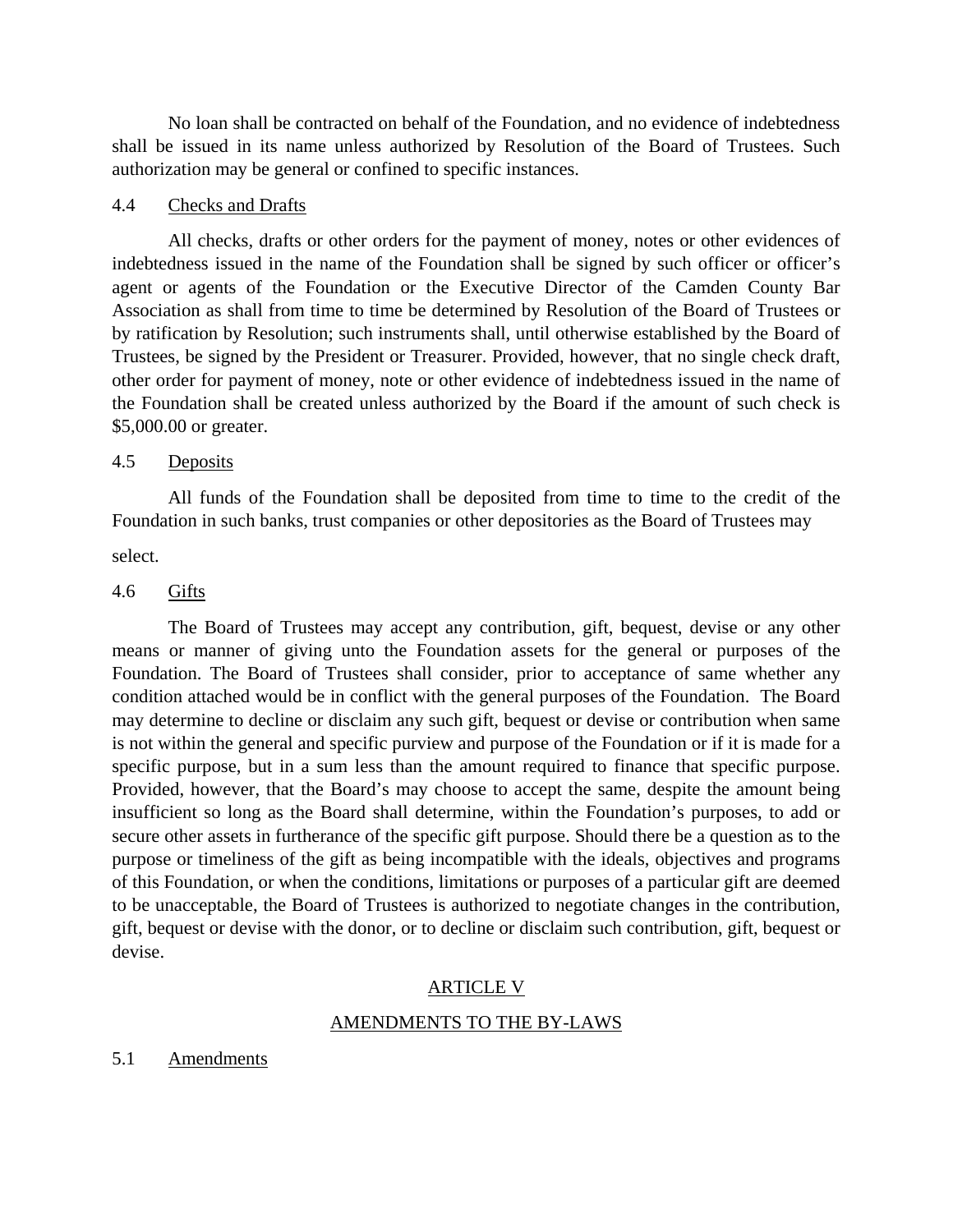These By-Laws may be altered, amended or repealed, and new By-Laws may be adopted by the Board of Trustees of this Foundation upon a majority vote of the said Board.

### ARTICLE VI

#### INDEMNIFICATION OF TRUSTEES AND OFFICERS

### 6.1 Indemnification

 Each Trustee and Officer of the Foundation now and hereafter in office, and his heirs, executors and administrators, shall be indemnified by the Foundation against all liabilities, costs, expenses and amounts, including counsel fees, reasonably incurred by or imposed upon such individual in connection with or resulting from any action, suit, proceeding or claim to which such individual may be made a party , or in which such individual may be or become involved by reason of such individuals acts of omission or commission, or alleged acts or omissions as such Trustee or Officer or, subject to the provision hereof, any settlement thereof, whether or not he continues to be such trustee or Officer at the time of incurring such liabilities, costs, expenses or amounts; provided that such indemnification shall not apply to liabilities incurred with respect to any other matter to which such Trustee or Officer shall be finally adjudged in such action, suit or proceeding to have been individually guilty of willful misfeasance in the performance of such individuals duty as such Trustee or Officer; and provided, further, that the indemnification herein provided shall, with respect to any settlement of any suit, action, proceeding or claim, include reimbursement of any amounts paid and expenses reasonably incurred in settling any such suit, action, proceeding or claim, when, in the judgment of the Board of Trustees, such settlement and reimbursement appear to be for the best interests of the Foundation. Indemnification pursuant to this Article shall be reduced by the amount of any other indemnification or reimbursement of such Officer or trustee of the liability and expenses to which indemnification is claimed. The foregoing right of indemnification shall be in addition to and not exclusive of any and all other rights to which any such Trustee or Officer may be entitled under any statute, By-Law, agreement or otherwise. Expenses incurred with respect to any claim, action, suit or other proceeding of the character described in this Article may be advanced by the Foundation prior to the final disposition thereof upon receipt of any undertaking by or on behalf of the recipient to repay such amount unless it shall ultimately be determined that he is entitled to indemnification under this Article.

### ARTICLE VII

#### SOURCE OF FUNDS

7.1 Gifts and bequests for the purposes specified in the Articles of Incorporation, or as set forth in these By-Laws, shall be given or made directly to the Foundation. All disbursements of Foundation funds shall be under the control of the Trustees, and shall be limited to the purposes specified in Section  $501(c)(3)$  of the Internal Revenue Code of 1954 of the corresponding provisions of subsequent revenue law.